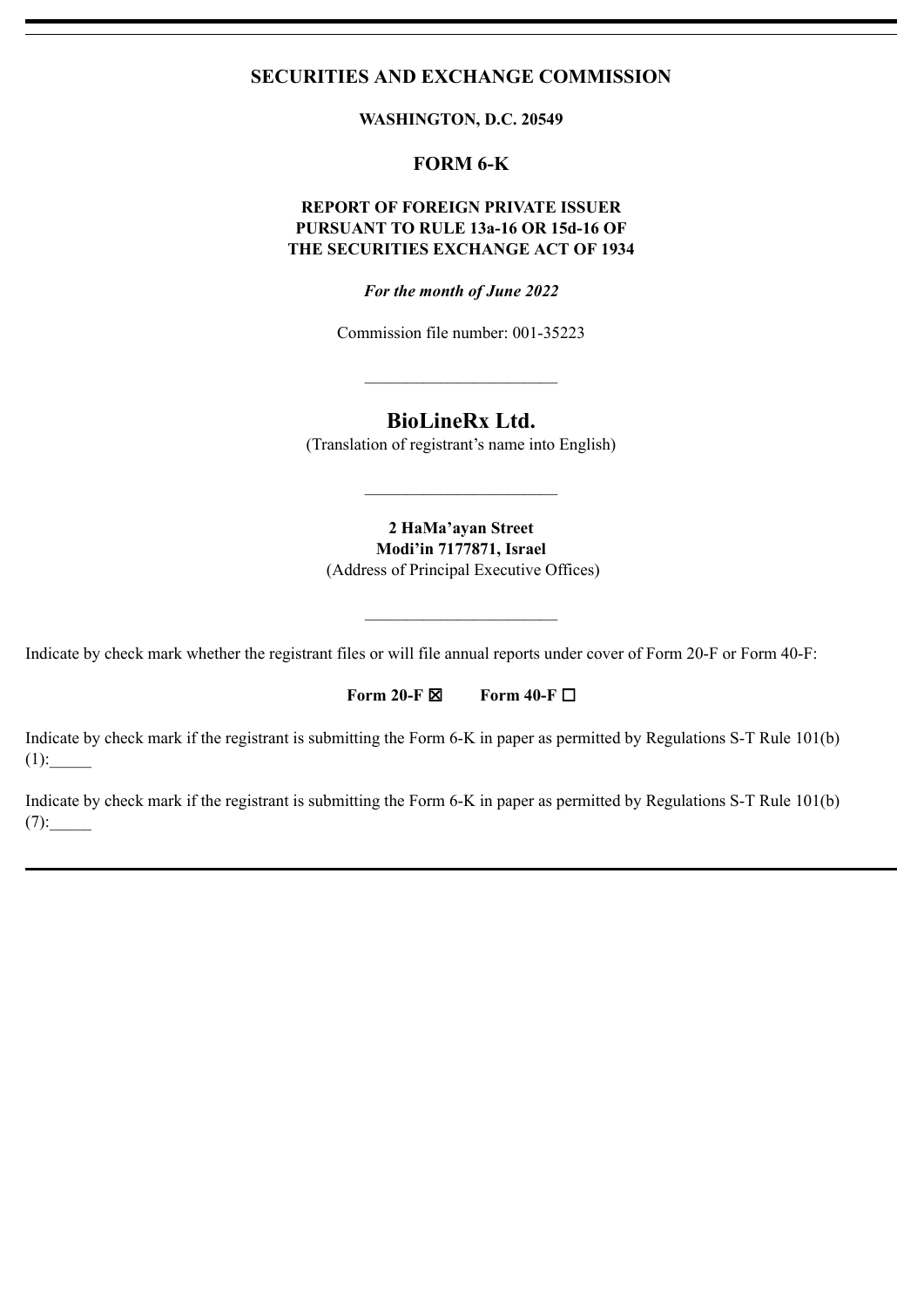On June 16, 2022 the registrant issued the press release which is filed as **[Exhibit 1](#page-3-0)** to this Report on Form 6-K.

The first and fifth paragraphs of the press release attached to this Form 6-K are hereby incorporated by reference into all effective registration statements filed by the registrant under the Securities Act of 1933.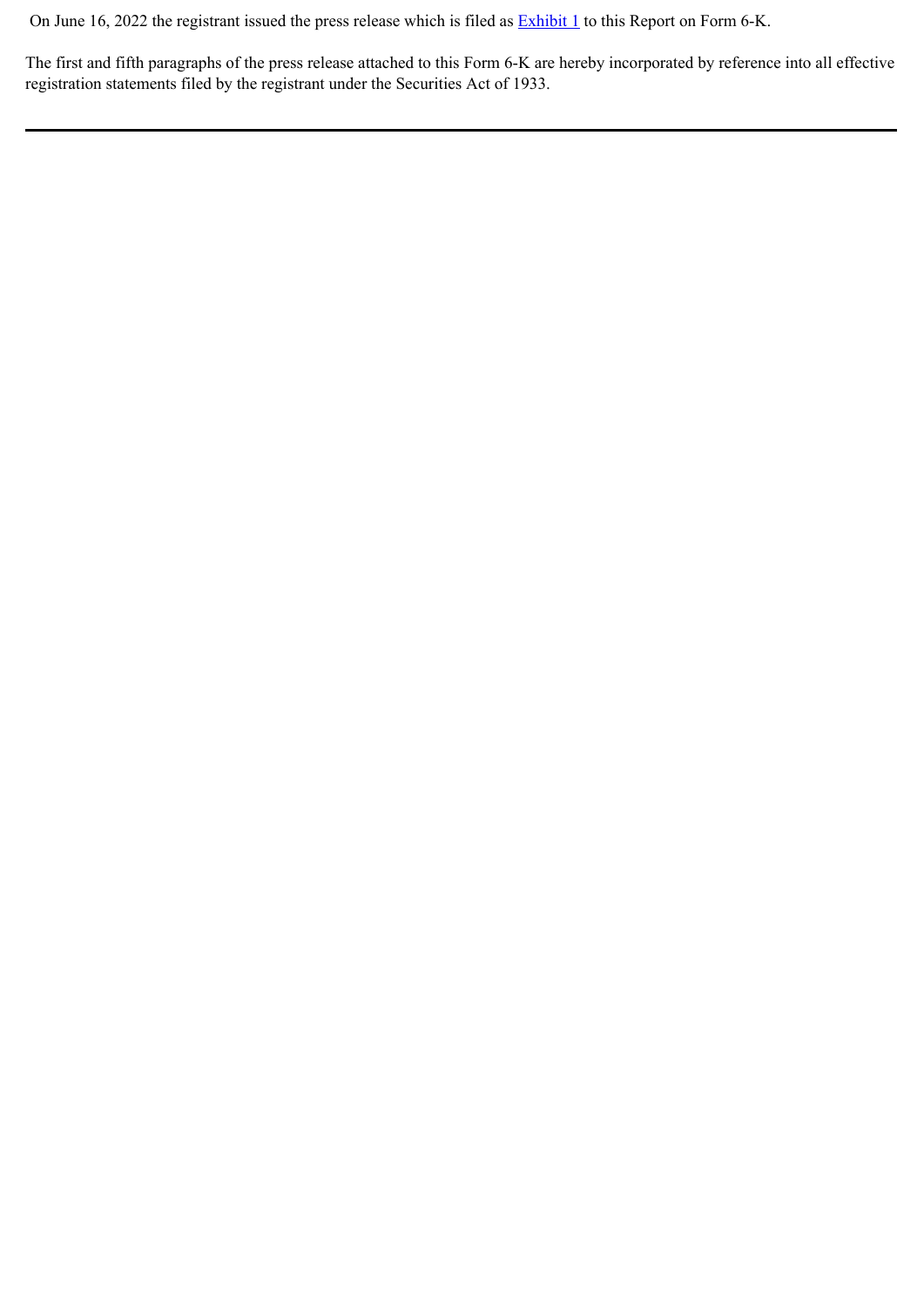Pursuant to the requirements of the Securities Exchange Act of 1934, the registrant has duly caused this report to be signed on its behalf by the undersigned, thereunto duly authorized.

### **BioLineRx Ltd.**

By: /s/ Philip A. Serlin Philip A. Serlin Chief Executive Officer

Dated: June 16, 2022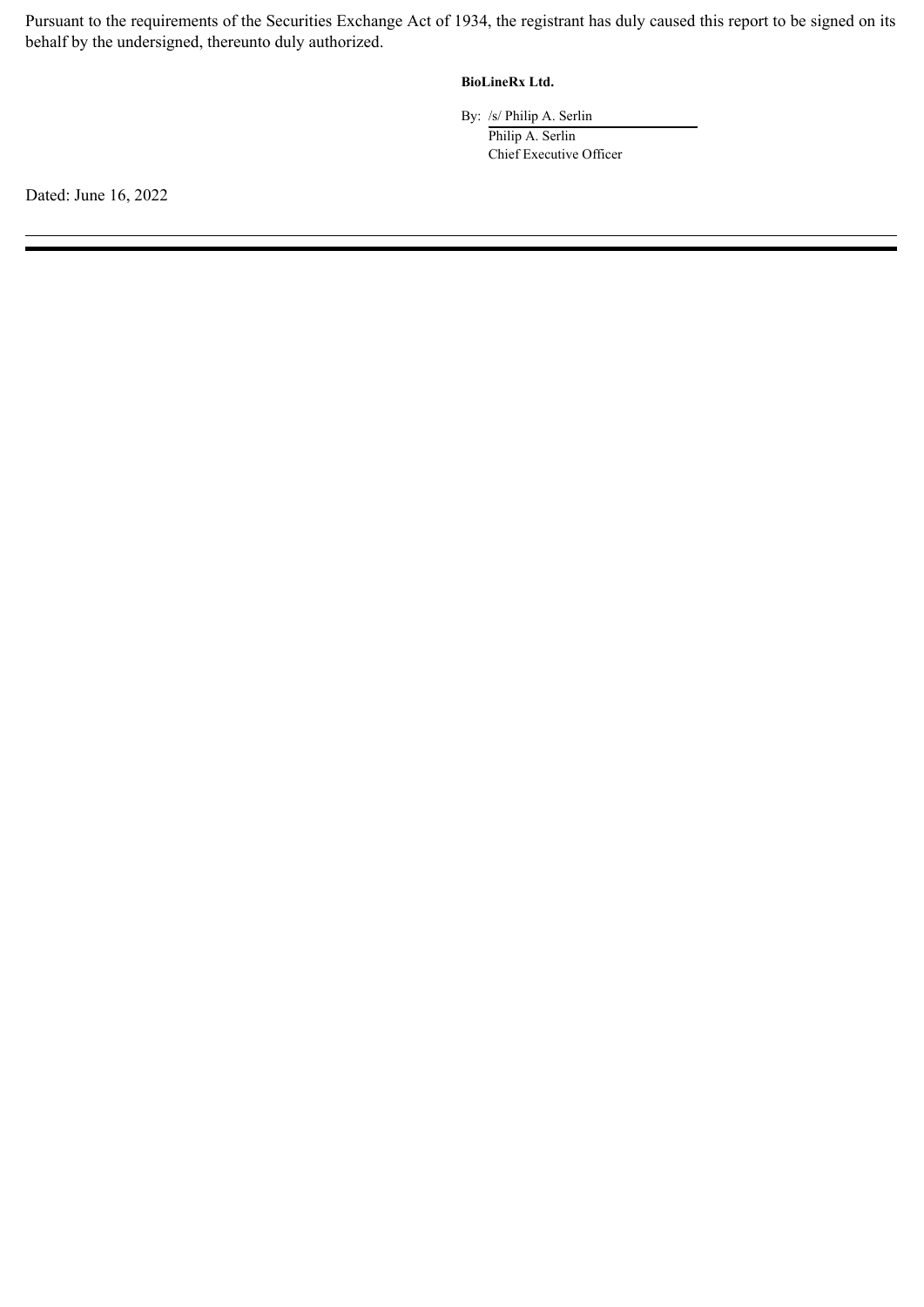<span id="page-3-0"></span>

**For Immediate Release**

## **BioLineRx Announces Appointment of Commercial Strategy and Operations Veteran Holly W. May as Chief Commercial Officer**

### *- Appointment adds diverse commercial experience in new product planning, commercialization strategies and launch readiness spanning 13 career launches, including specific expertise in hematopoietic stem cell mobilization -*

Tel Aviv, Israel, June 16, 2022 – BioLineRx Ltd. (NASDAQ/TASE: BLRX), a late clinical-stage biopharmaceutical company focused on oncology, today announced that the Company has appointed biopharmaceutical veteran executive Holly W. May as its Chief Commercial Officer. In this newly created role, based in the U.S., Ms. May will be responsible for the commercial planning, positioning and launch oversight for Motixafortide in the stem cell mobilization indication across the U.S. market, assuming FDA approval.

"In anticipation of potential approval next year, we continue to engage in pre-launch activities for Motixafortide in stem cell mobilization for the U.S. market, and are very pleased that Holly has joined the team to lead this effort," stated Philip Serlin, Chief Executive Officer of BioLineRx. "Her vast experience spanning 13 career launches, with specific expertise in hematopoietic stem cell mobilization from her recent work in gene therapy, will serve us well, regardless of the commercial approach that we take – independently or with a partner."

"We believe that this opportunity can be comprehensively addressed with a lean organization initially targeting the approximately 80 transplant centers that perform the vast majority of transplant procedures, and that Holly's existing relationships with many of these centers can help maximize the potential for Motixafortide to capture a significant share of what is estimated to be a \$360 million annual U.S. market, and growing steadily," Mr. Serlin concluded.

"After carefully reviewing both the clinical and pharmacoeconomic data for Motixafortide from the GENESIS Phase 3 study, it is clear to me that we are poised to introduce a new standard of care in stem cell mobilization, first in multiple myeloma, and potentially in other hematological cancers as well," stated Ms. May. "I am pleased to be joining the BioLineRx team, where I intend to leverage my own work in stem cell mobilization, to lead the commercialization effort in the U.S., following potential FDA approval."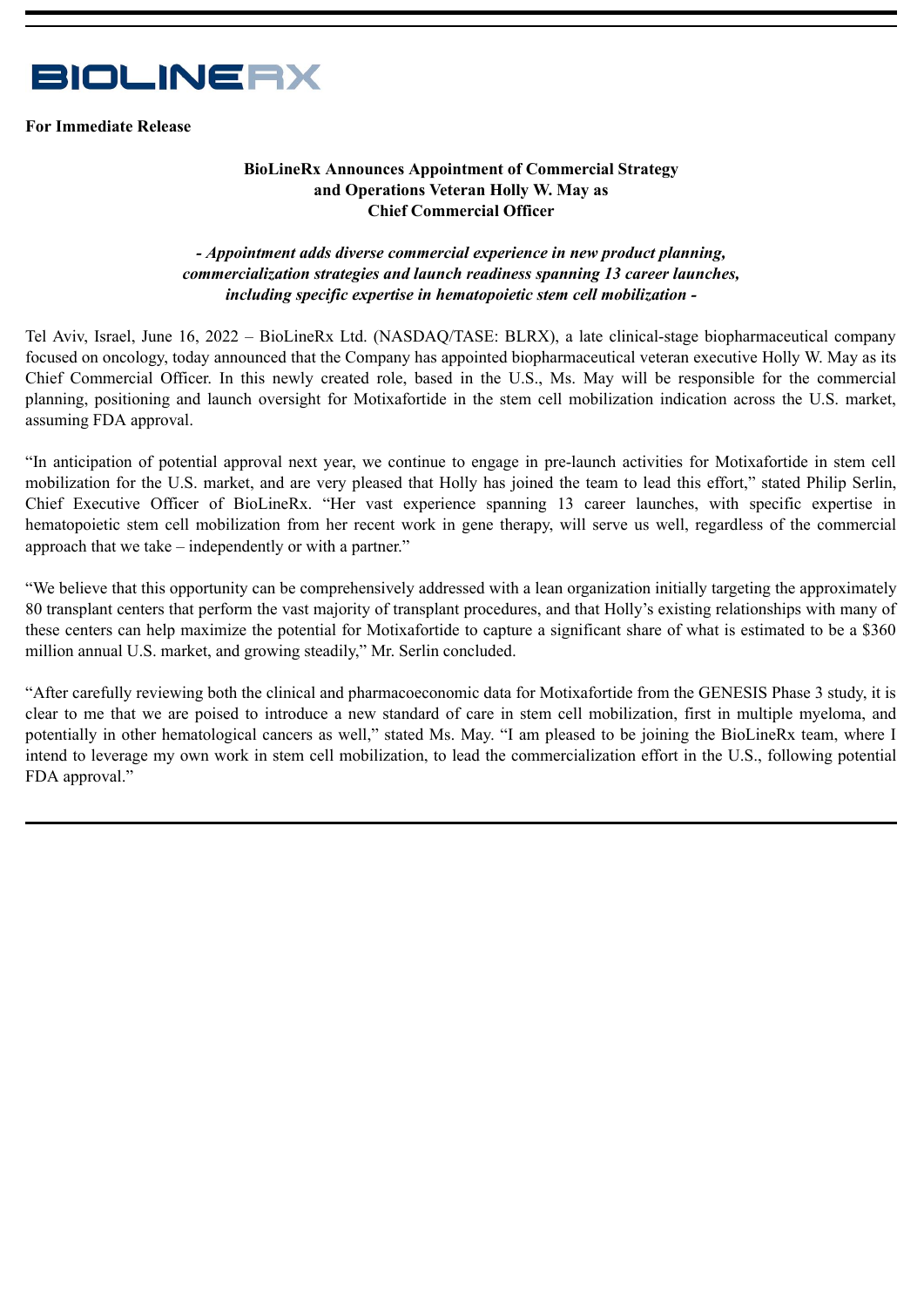BioLineRx remains on track to submit its New Drug Application to the FDA in mid-2022, consistent with prior guidance.

Prior to joining BioLineRx, Ms. May served as Chief Commercial Officer at AVROBIO since September 2019, where she was responsible for building the company's global commercial organization and over-arching commercial capabilities, inclusive of driving the development and execution of commercial strategy. Prior to that, she served as Vice President and Head of Commercial at SOBI, Inc., where she led all aspects of commercial strategy, operations and performance. Prior to joining SOBI, Ms. May held leadership roles of increasing strategic importance across marketing, operations, sales, and planning at Sanofi and Genzyme, with her last roles encompassing Vice President in the Genzyme rare disease unit, and Head of Marketing, Operations and Strategic Planning for Sanofi's global oncology division. She holds a BA in Zoology from Miami University of Ohio, and an MBA with a concentration in marketing from the University of Akron.

### **About BioLineRx**

BioLineRx Ltd. (NASDAQ/TASE: BLRX) is a late clinical-stage biopharmaceutical company focused on oncology. The Company's lead program, Motixafortide (BL-8040), is a cancer therapy platform that was successfully evaluated in a Phase 3 study in stem cell mobilization for autologous bone-marrow transplantation, has reported positive results from a pre-planned pharmacoeconomic study, has successfully completed a pre-NDA meeting with the FDA, and is currently in preparations for an NDA submission. Motixafortide was also successfully evaluated in a Phase 2a study for the treatment of pancreatic cancer in combination with KEYTRUDA® and chemotherapy, and is currently being studied in combination with LIBTAYO® and chemotherapy as a first-line PDAC therapy.

BioLineRx is also developing a second oncology program, AGI-134, an immunotherapy treatment for multiple solid tumors that is currently being investigated in a Phase 1/2a study.

For additional information on BioLineRx, please visit the Company's website at www.biolinerx.com, where you can review the Company's SEC filings, press releases, announcements and events.